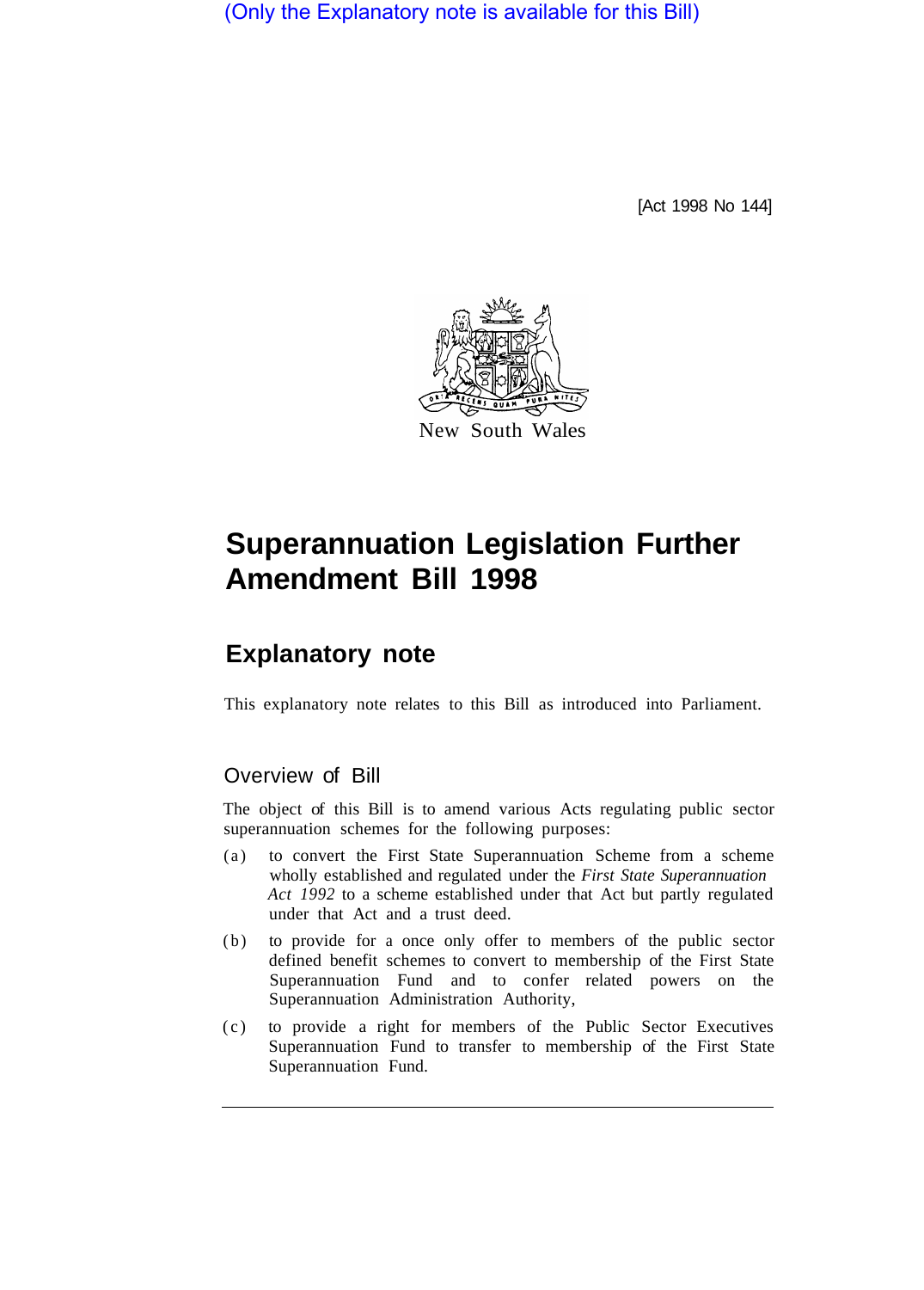Superannuation Legislation Further Amendment Bill 1998 [Act 1998 No 144]

Explanatory note

- to apply preservation requirements to benefits in line with those applicable under Commonwealth superannuation legislation, (d)
- to make improvements to invalidity and retrenchment benefits, and benefits payable on the death of pensioners, under the State Superannuation Fund,  $(e)$
- to provide for the allocation to employer reserves of certain unallocated funds within the State Superannuation Fund, (f)
- to provide for transfers to and from the public sector local government and electricity industry superannuation schemes and for dispute resolution under those schemes. (g)
- to make other consequential amendments and provisions of a savings and transitional nature. (h)

### Outline of provisions

**Clause 1** sets out the name (also called the short title) of the proposed Act.

**Clause 2** provides for the Commencement of the proposed Act on a day or days to be appointed by proclamation, with some exceptions.

**Clause 3** is a formal provision giving effect to the amendments to the Acts relating to conversion from defined benefit schemes set out in Schedule 1.

**Clause 4** is a formal provision giving effect to the amendments to the Acts set out in Schedule 2.

**Clause 5** makes it clear that the explanatory notes contained in Schedules 1 and 2 do not form part of the proposed Act.

#### **Schedule 1 Amendments relating to conversion from defined benefit schemes**

**Schedule 1** amends the following Acts:

*First State Superannuation Act 1992* 

*Police Regulation (Superannuation)Act 1906* 

*State Authorities Non-contribution Superannuation Act 1987* 

*Superannuation Act I916* 

*Superannuation Administration Act 1996* 

The amendments to each Act are explained in detail in the explanatory note relating to the Act concerned set out in Schedule 1.

Explanatory note page 2